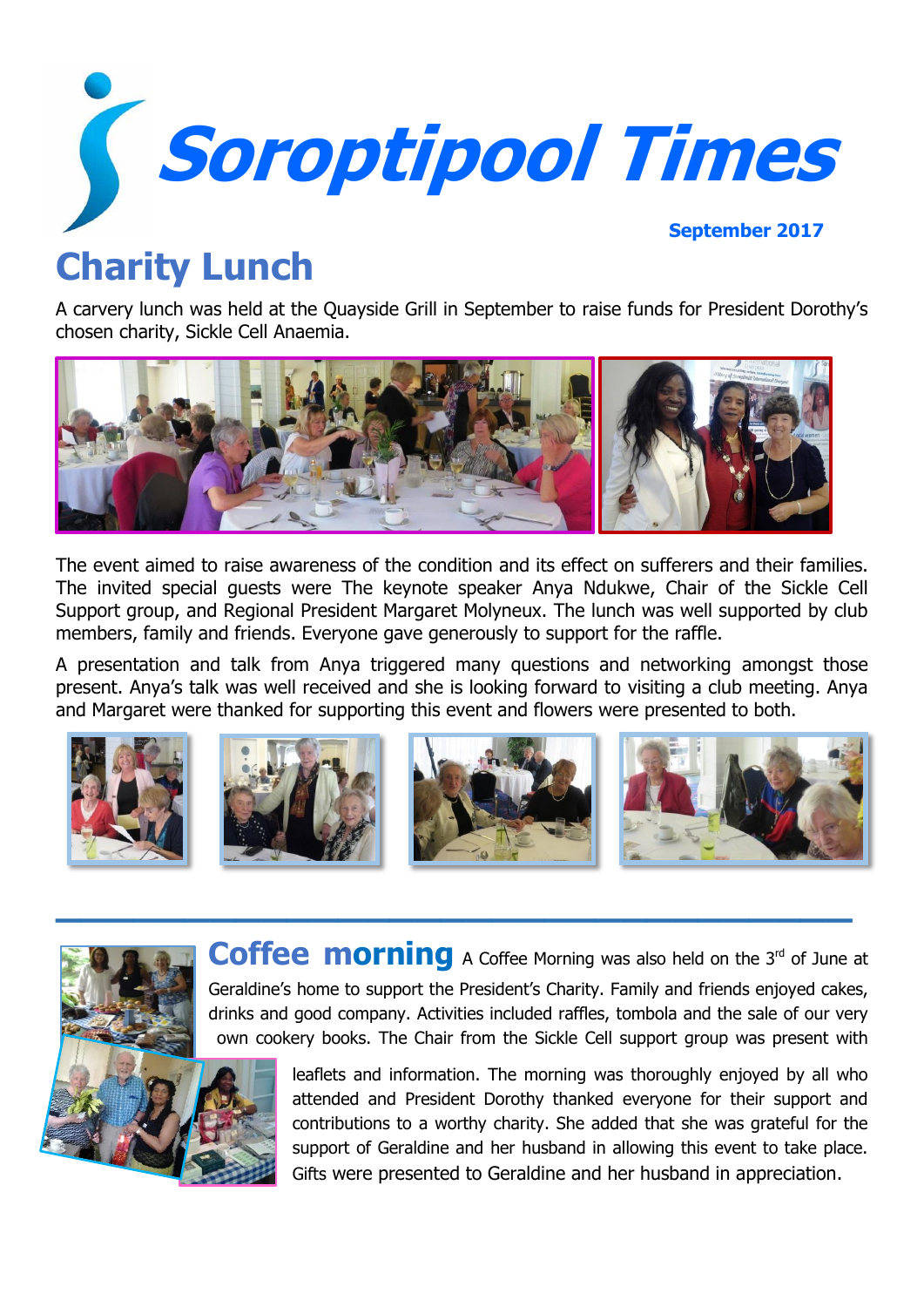# **Liverpool Bowls into third place**



Our bowling team (pictured left) have had a busy and successful season. This year they had great fun playing in the Soroptimist Bowling League against SI Southport, Crosby, Leigh and Widnes .

Congratulations to Margaret, Mary, Nora and Dorothy who reached the finals after winning their individual matches. Other clubs represented came from Crosby, Leigh, Liverpool, and Southport. Norah was the only member of our team who got to the next round. The day started with rain and those who played got quite wet. Luckily everyone was sensible and came with their waterproof clothing! Our Regional Federation

President provided a canopy for observing members and those recording points for the bowlers. Congratulations to Leigh who were the overall winners. Crosby was second, Liverpool third, Southport fourth and Widnes fifth.

**\_\_\_\_\_\_\_\_\_\_\_\_\_\_\_\_\_\_\_\_\_\_\_\_\_\_\_\_\_\_\_**

We would like to take this opportunity in thanking our Regional President Margaret Molyneux and our sister Soroptimists from SI Leigh for hosting this event. We also thank the wonderful Liverpool team, photographer Dorcas and Anne Pagendam for organising our use of Calderfield Green.

Pictured right are members of SI Liverpool and SI Southport, enjoying hospitality in the evening sunshine, after a close scoring match. What a great way to make new friends!

Everyone enjoyed the day and we look forward to next year's final. (Let's hope we have some sunny weather.)



Bowling Captain

### **Crosby dinner**



President Dorothy of SI Liverpool and her husband was invited by President Annette and members of SI Crosby to celebrate their 79th Anniversary Charter Dinner on the 19th of May.

The event took place at West Lancashire Golf Club. President Dorothy was asked to respond on behalf of the guests. The response was delivered as a double act by the President and her husband Professor Zack-Williams who has researched the area of women in Science and Engineering. He complimented the work of the club in the successful conference with this theme, held for local schools 2016.The evening was enjoyed by all.

President Dorothy is pictured with Vice President Dorcas.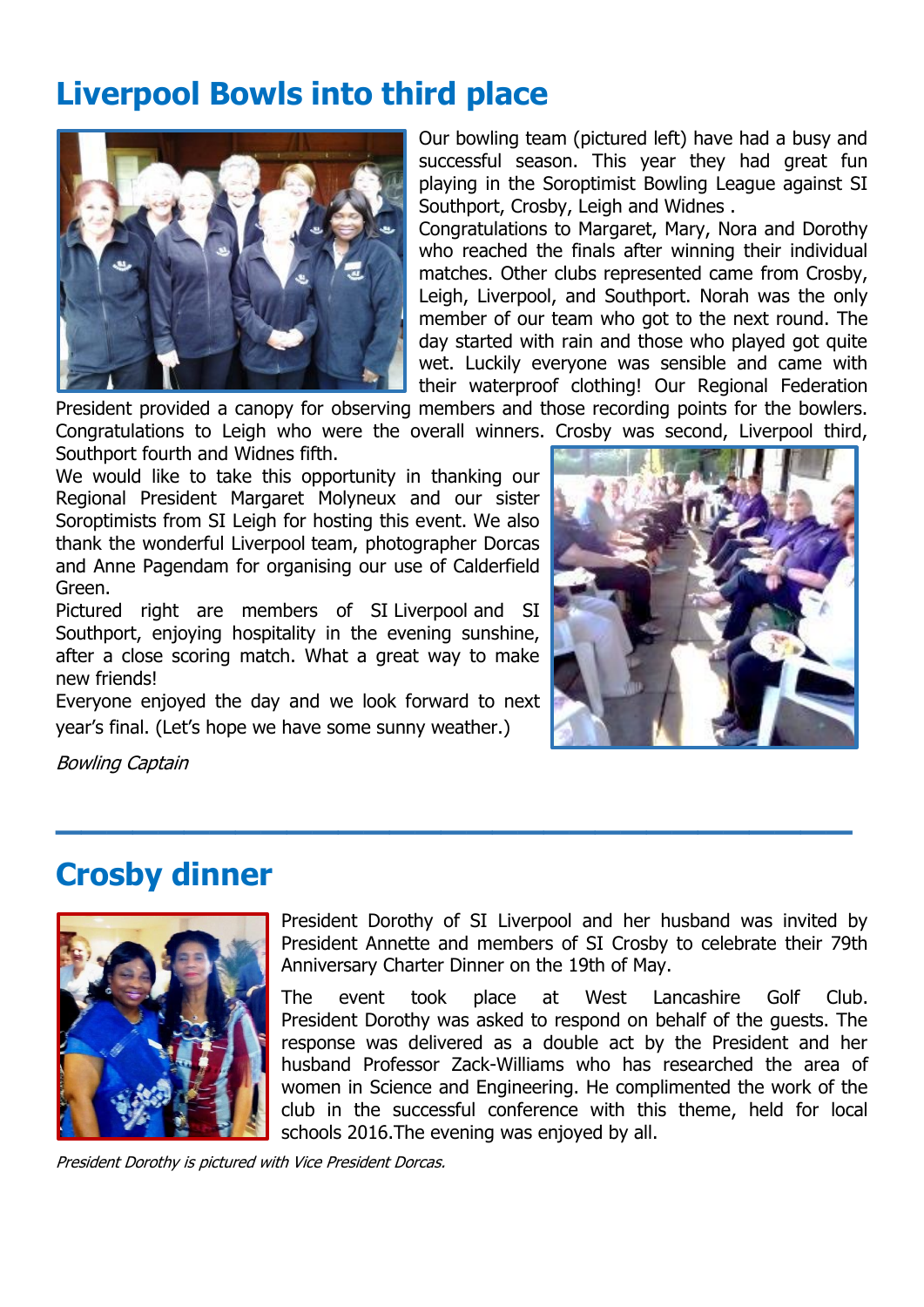# **Friendship!**

In July Liverpool 'Soroptisisters' went to Cologne to help our friendship club celebrate their  $60<sup>th</sup>$  year.

Thirteen Liverpool members and some partners visited to share in the celebration of their 60 years Charter. We were fortunate to have past President Joan and member Ann Mercer to help in the planning and organization of this trip. For some of us it was our first time travelling to Germany.





We all looked forward to meeting our sister Soroptimists again and enjoyed the interesting programme of events planned for us. The male members of our party were kept busy with visits in Cologne including the lovely Cathedral, the Chocolate factory, beer tasting and the Cologne council. They thoroughly enjoyed the tours.

The Sixtieth Anniversary celebration consisted of a Champagne reception and Gala dinner with an

Anniversary programme. We were delighted to have a very talented entertainer who had a fantastic singing voice. All enjoyed dancing to her wonderful music.





On the day of departure members attended a 'Friendship and Understanding' event at the Cologne Chocolate Museum. Soroptimists from around the world celebrated friendship with music and refreshments.

President Dorothy presented President Christiane with a gift from SI Liverpool, a lovely watercolour painting of the Liverpool waterfront. This was painted by talented club member Ann Clayton.

Miniature copies for all club members were also welcomed. Liverpool members welcomed gifts and their delicious chocolate.

#### **Welcome to our latest club members!**

In July we warmly welcomed our two latest members who enrolled during the club meeting. We wish Debra and Sue many happy years of friendship and service.